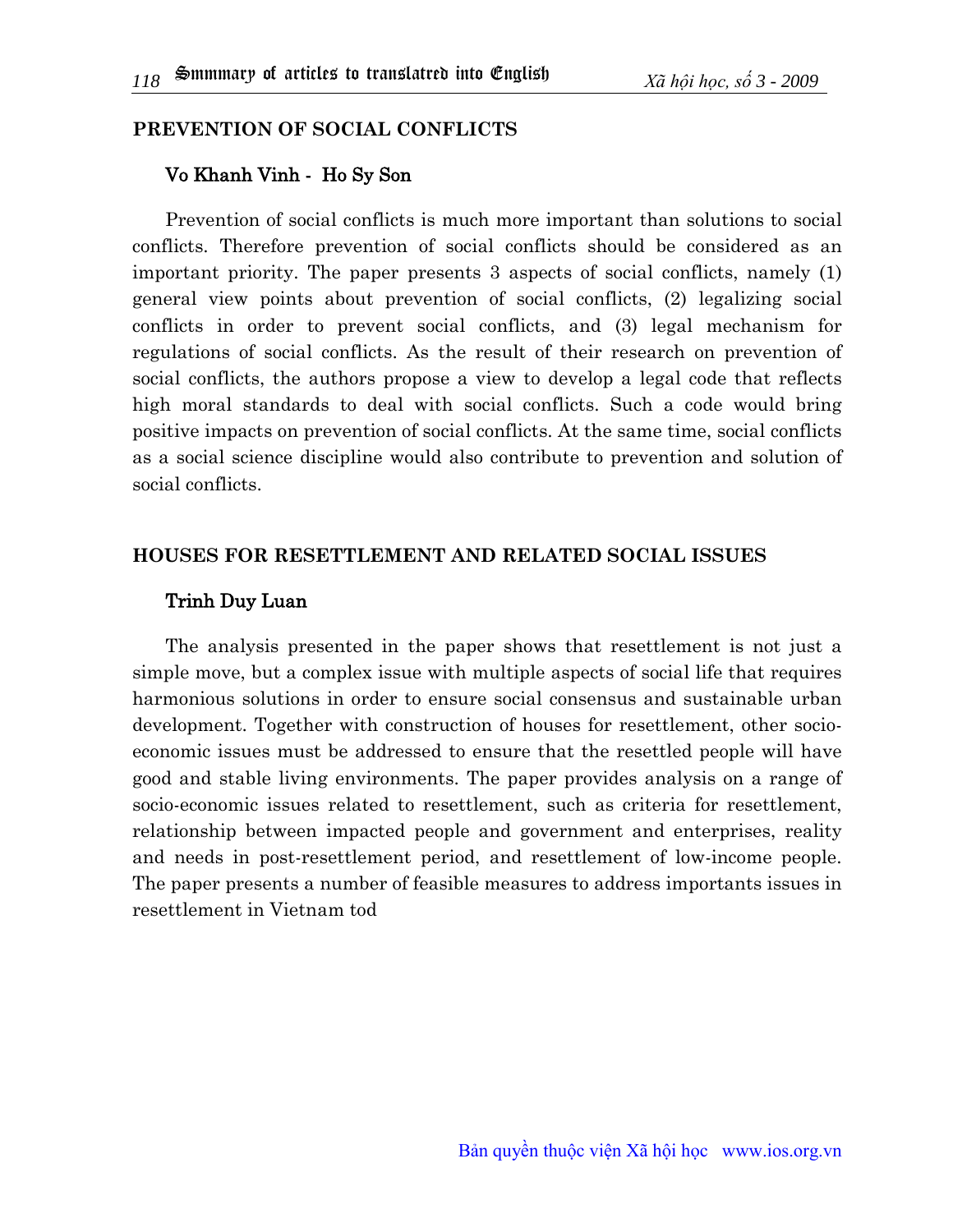## **Perceptions Of People Of Different Generations About Family Conflicts And Recommended Solutions**

### Le Thi

The paper is a result of a study on perception, knowledge of peopole from different generations about marriage and families in Vietnam, which was conducted in 4 communes/wards in Hung Yen and Ha Noi during 2007-2008. The author presented analysis and findings in the following 4 aspects: (1) forms of family conflicts, (2) the most serious forms of conflicts, (3) causes of conflicts, and (4) measures for dealing with family conflicts. Based on the analysis, the author suggested that in order to overcome family conflicts, the wife and the husband need to co-operate with each other in many aspects, not just in economic or domestic works. They need to have a consensus in living style, in everyday activities, and to have common language. The consensus and harmonious relationship between the husband and the wife do not require them to have the same thing every thing, but require that they know how to give in to each other, to make compromis, to sacrify short-term personal interests for the long-term benefits of the family.

## **Sex Ratio At Birth In Vietnam Today: Level And Impacts**

#### Nguyen Duc Vinh

Data used for analysis in this paper are from Population and Family Planning Changes Survey carried out by General Statistical Office in April 2007. Sex ratio at birth is estimated from the most recent births by women in age group 15-49 and number of children below one year old in the survey households. Bivariate and regression analyses are used to examine associations between sex ratio at birth and knowledge of the fetus sex and other socio-demographic variables. Logistic regression model is developed to examine the impacts of sociodemographic variables on (1) sex ratio at birth, and (2) degree of knowledge of sex of the fetus in rural areas. The author comes to the conclusion that although sex ratio at birth in Vietnam is not at an alarming level, the analysis in this paper shows an early warning about it. It is especially important in the context of strong son preferences while access to advanced technology for diagnoses of sex of fetus becoming more readily available. Policies to prevent illegal early diagnoses of sex of fetus and sex-selective abortions should be implemented more effectively.